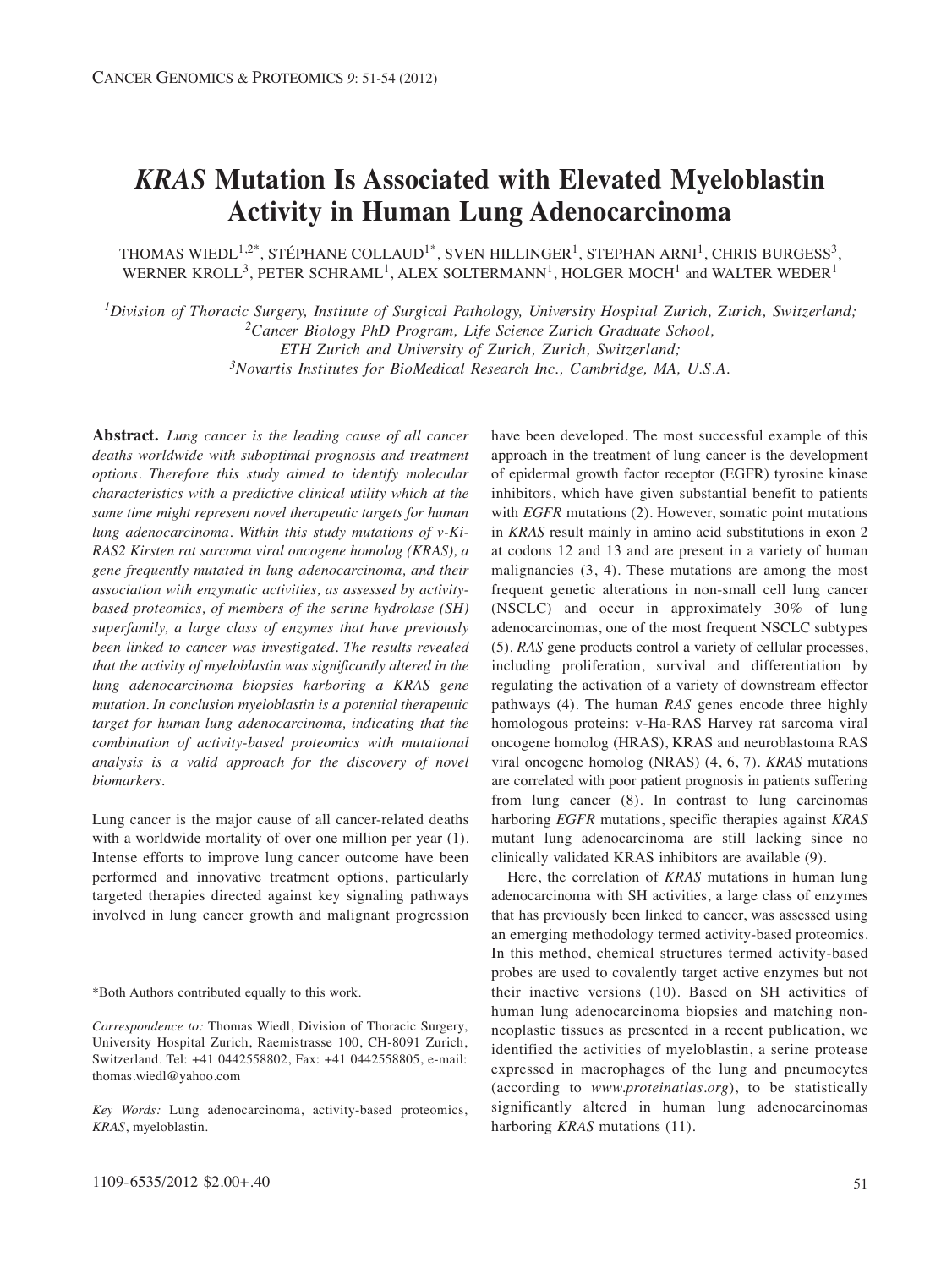| Characteristic             |                 | wt (N=36) $KRAS$ mutation (N=4) |
|----------------------------|-----------------|---------------------------------|
| Gender                     |                 |                                 |
| Male                       | 23              | 2                               |
| Female                     | 13              | $\mathfrak{D}$                  |
| Age-year                   |                 |                                 |
| Mean                       | $68.3 \pm 11.1$ | $68.5 \pm 13.5$                 |
| Range                      | 41.1-86.1       | 59.2-85.3                       |
| Smoking status             |                 |                                 |
| Never smoker               | 5               | $\Omega$                        |
| Previous or current smoker | 31              | $\overline{4}$                  |
| Clinical stage             |                 |                                 |
| I                          | 15              | $\mathcal{D}_{\mathcal{L}}$     |
| Н                          | 5               | $\Omega$                        |
| Ш                          | 12              |                                 |
| IV                         | 4               |                                 |

Table I. *Characteristics of participating individuals.*

wt: Wild type

#### **Materials and Methods**

*Sample collection.* The forty participating individuals had undergone surgery for lung adenocarcinoma at the University Hospital Zurich (UHZ) between 2003 and 2006. Formalin fixed, paraffin embedded (FFPE) as well as snap-frozen lung adenocarcinoma samples were histologically reviewed by one pathologist (A.S.). This study was approved by the local commission of ethics (ref. number StV 29- 2009). The characteristics of the patients are summarized in Table I and described in more detail elsewhere (11).

*Mutation analysis.* For DNA extraction three tissue cylinders (diameter 0.6 mm) were punched from each of the forty paraffin blocks. DNA was extracted according to the QIAGEN EZ1 DNA Tissue protocol for automated purification of DNA from tissue (Qiagen, Hilden, Germany). Mutation detection was performed *via* a custom service by Sequenom, Inc. using the OncoCarta™ v1.0 panel (Sequenom Inc., San Diego, CA, USA). This panel allows for the parallel analysis of 238 mutations across 19 different oncogenes (12).

*Activity-based proteomics and data analysis.* Cell extracts derived from the human snap-frozen biopsies were processed prior to mass spectrometric analysis as previously described (11). In brief, the human biopsies were homogenized using a tissue grinder, incubated with the activity-based probe, enriched using streptavidin coated agarose beads (Pierce, Rockford, IL, USA) and on-bead digestion was performed using trypsin (Promega, Fitchburg, WI, USA). Mass spectrometric analysis as well as data analysis was performed as described elsewhere (11).

*Statistics.* Two-sided, unpaired Student's *t*-test was perfomed for between group comparisons (*i.e.* mutated *versus* wild type).

## **Results**

Mutation analysis of the 40 human lung adenocarcinoma specimens identified 4 patients (10%) harbouring a cysteine for glycine substitution at position 12 (G12C) in the *KRAS*



cysteine substitution; wt: wild type)

Figure 1*. Enzymatic activities of myeloblastin and the corresponding KRAS mutation status in human lung adenocarcinoma biopsies (p=0.01, two-sided unpaired t-test, N (wild-type)=34, N(G12C)=3).*

gene (Table I). For technical reasons, the SH activity profiles of "Patient 22" and "Patient 47" needed to be excluded as described elsewhere (11). Out of the four patients harbouring a G12C mutation, myeloblastin activities were not detected in one case. Notably, all four patients harbouring a G12C mutation were previous or current smokers with a smoking history of at least 30 pack years.

By employing the two-sided unpaired *t-*test a statistically significant (*p=*0.01) activity difference of the enzyme myeloblastin (UniProtKB/Swiss-Prot ID: P24158) was found between the patients harbouring a G12C mutation  $(N = 3)$  in the *KRAS* gene and the patients harbouring no *KRAS* mutation (N=34, see Figure 1 and ref. 11).

## **Discussion**

A statistically significant difference in the activity levels of myeloblastin (UniProtKB/Swiss-Prot ID: P24158) was revealed between the biopsies derived from the patients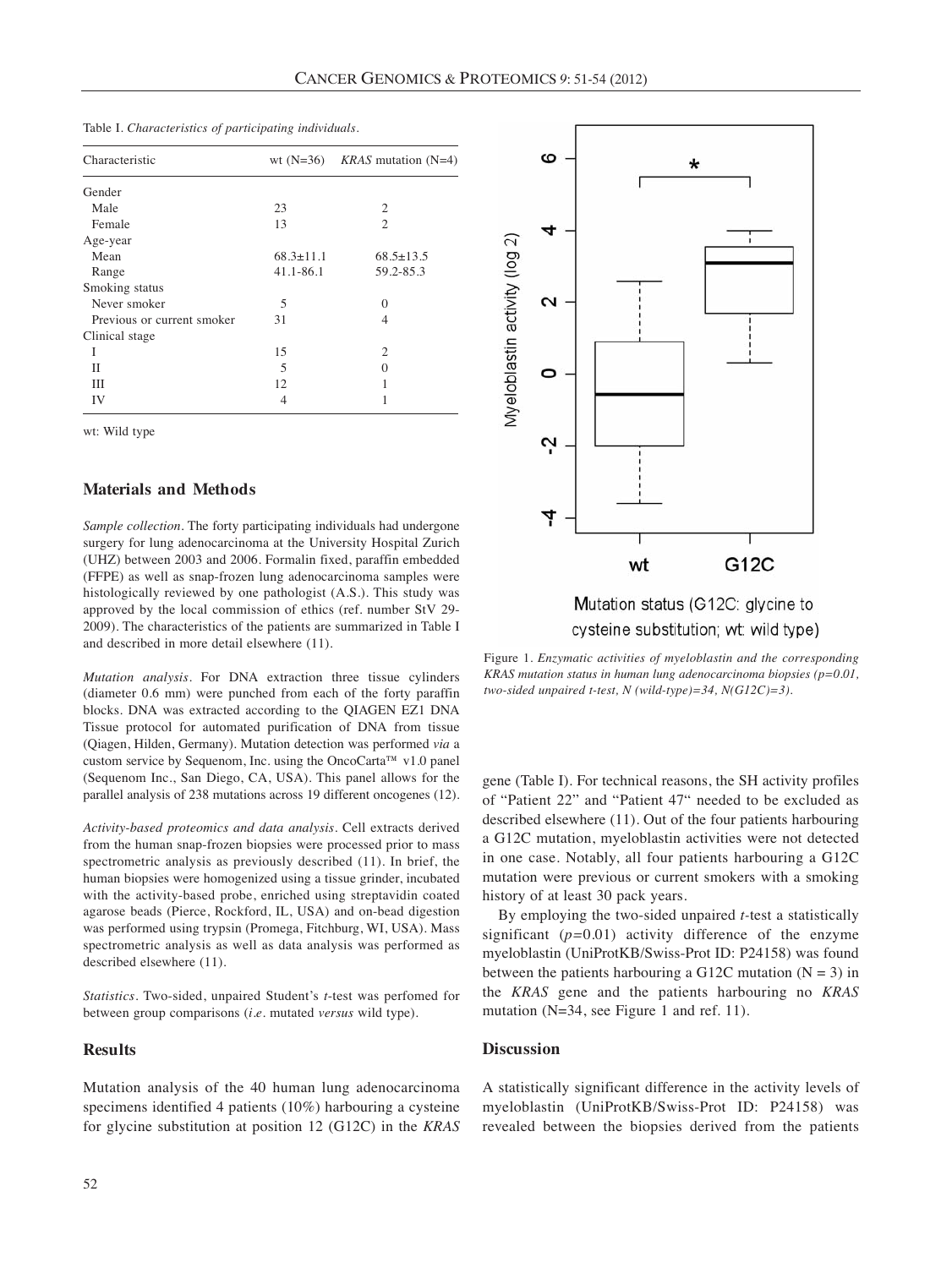

Figure 2. *Myeloblastin (UniProtKB/Swiss-Prot ID: P24158) transcript expression in normal human tissues of the respiratory system compared to malignant lung tissues (plot downloaded from www.genesapiens.org on May 11, 2011).*

harbouring a G12C mutation in the *KRAS* gene and the patients harbouring no mutations in the *KRAS* gene. Interestingly, no statistically significant associations between myeloblastin activity levels according to stage, tumor grade, lymph node status or smoking status were detected (11). The down-regulation of myeloblastin has previously been shown to cause growth arrest of leukemic cells (14). Furthermore, myeloblastin has been shown to be involved in the degradation of extracellular matrix (ECM) proteins (15). It has been shown that patients suffering from human lung adenocarcinoma harbouring a G12C mutation are less responsive to cisplatin-based chemotherapy, however, no evidence of an association between the progression of metastatic disease and myeloblastin has so far been presented for human lung adenocarcinoma (16). Importantly, by making use of the publicly accessible gene expression database *www.genesapiens.org*, no myeloblastin transcript abundance differences were found among normal tissue of the respiratory system and lung cancer (13) (Figure 2). This observation indicates that transcript abundances do not necessarily correlate with enzymatic activities and it is important to note that serine protease inhibitors (serpins), a class of inhibitors that comprise approximately 10% of all plasma proteins, are the major inhibitors of myeloblastin (10, 15). However, the major limitation of this study was the

small sample size due to the low frequency of *KRAS* mutations. Roberts and colleagues described in a recent meta-analysis a frequency among current or former smokers and never-smokers of 26% and 6%, respectively (5).

From a clinical point of view, it is of special importance that myeloblastin represents a "druggable" target as the activity-based investigation of this enzyme relies on the covalent labelling with an activity-based probe. Furthermore, the observation that myeloblastin transcript levels are not altered in normal tissue of the respiratory system compared to lung cancer indicates that the observed activity differences might not be detectable at the transcript level. Therefore, in our future work we shall aim at validating these results within a larger patient cohort. In addition, based on the identification of myeloblastin protein as a potential biomarker/drug target, it is concluded that the combination of activity-based proteomics with mutational analysis represents a powerful strategy in the search for novel disease biomarkers.

#### **Acknowledgements**

Novartis funded the mutation analysis performed for the study. We thank Prof. Ruedi Aebersold from the Institute of Molecular Systems Biology, ETH Zurich, for his intellectual input and revision of the manuscript.